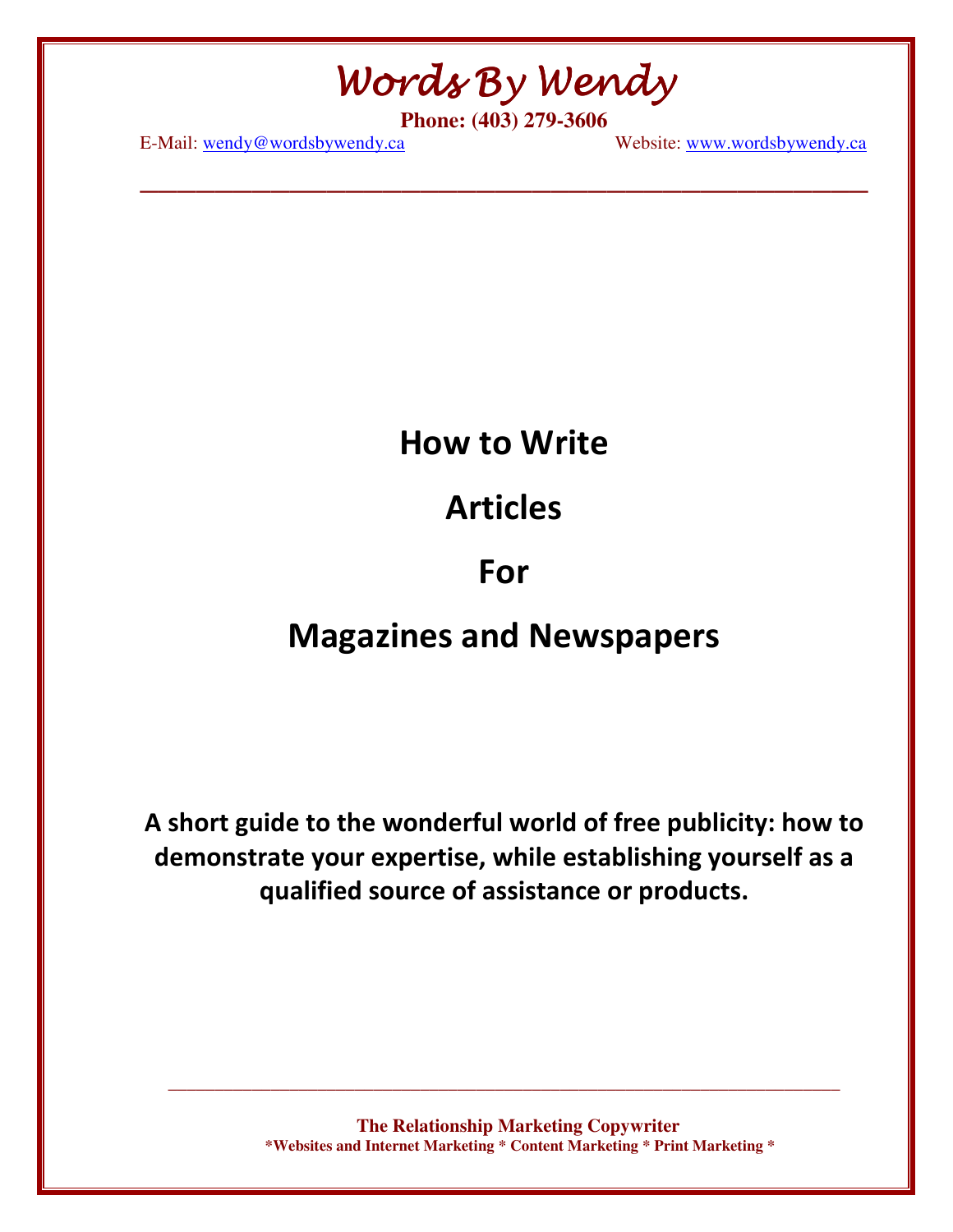**\_\_\_\_\_\_\_\_\_\_\_\_\_\_\_\_\_\_\_\_\_\_\_\_\_\_\_\_\_\_\_\_\_\_\_\_\_\_\_** 

**Phone: (403) 279-3606** 

E-Mail: wendy@wordsbywendy.ca Website: www.wordsbywendy.ca

### **Contents**

#### 1. INTRODUCTION

- 2. SELECTING PUBLICATIONS
	- a) Making a shortlist of prospective publications
	- b) Worksheet for finding a publication

### 3. PLANNING YOUR ARTICLE FORMAT

- a) Assessing your publications' style
- b) Article worksheet
- 4. DECIDING ON A SUBJECT
- 5. WRITING A QUERY LETTER
- 6. WRITING YOUR ARTICLE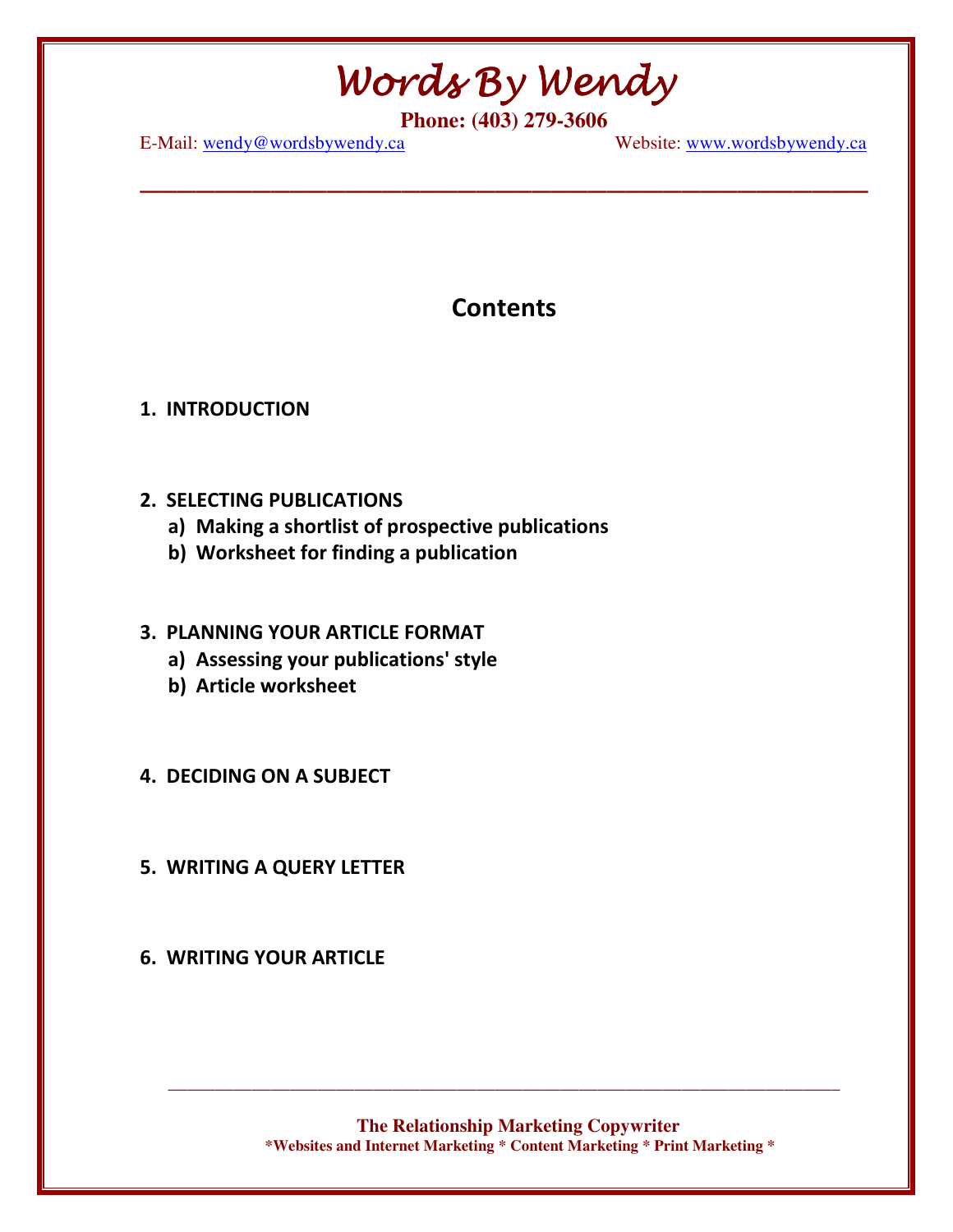**\_\_\_\_\_\_\_\_\_\_\_\_\_\_\_\_\_\_\_\_\_\_\_\_\_\_\_\_\_\_\_\_\_\_\_\_\_\_\_** 

**Phone: (403) 279-3606** 

E-Mail: wendy@wordsbywendy.ca Website: www.wordsbywendy.ca

### 1. INTRODUCTION

Congratulations! You have just taken the first step toward becoming a published author. And nothing says 'expert' like being published.

When you write articles for magazines, newspaper or periodicals, you are receiving free exposure to an entirely new group of prospects, and establishing yourself in their eyes as an authority in your field.

It's really amazing that more small-business owners don't promote themselves this way, but you have just joined a rather elite group. Of course, realizing the potential is just the first step toward getting published, but this course will teach you the steps you need to take before submitting your first article idea.

In this course you will learn:

- ♦ How to identify which publications to target
- ♦ How to pick article subjects
- ♦ How to present your ideas to editors
- ♦ How to write articles that reflect the style of your targeted publication
- ♦ How to plan your article, compile the information and present it in a form that will be interesting and readable
- ♦ How to make sure that your article achieves your own objectives

Remember – your own expertise and experience is entirely unique. While you may not consider yourself an 'expert', you probably know a great deal more about your particular field than most people. If you share a little of that knowledge, it could prove an interesting read, and a great way to promote your expertise.

> **The Relationship Marketing Copywriter \*Websites and Internet Marketing \* Content Marketing \* Print Marketing \***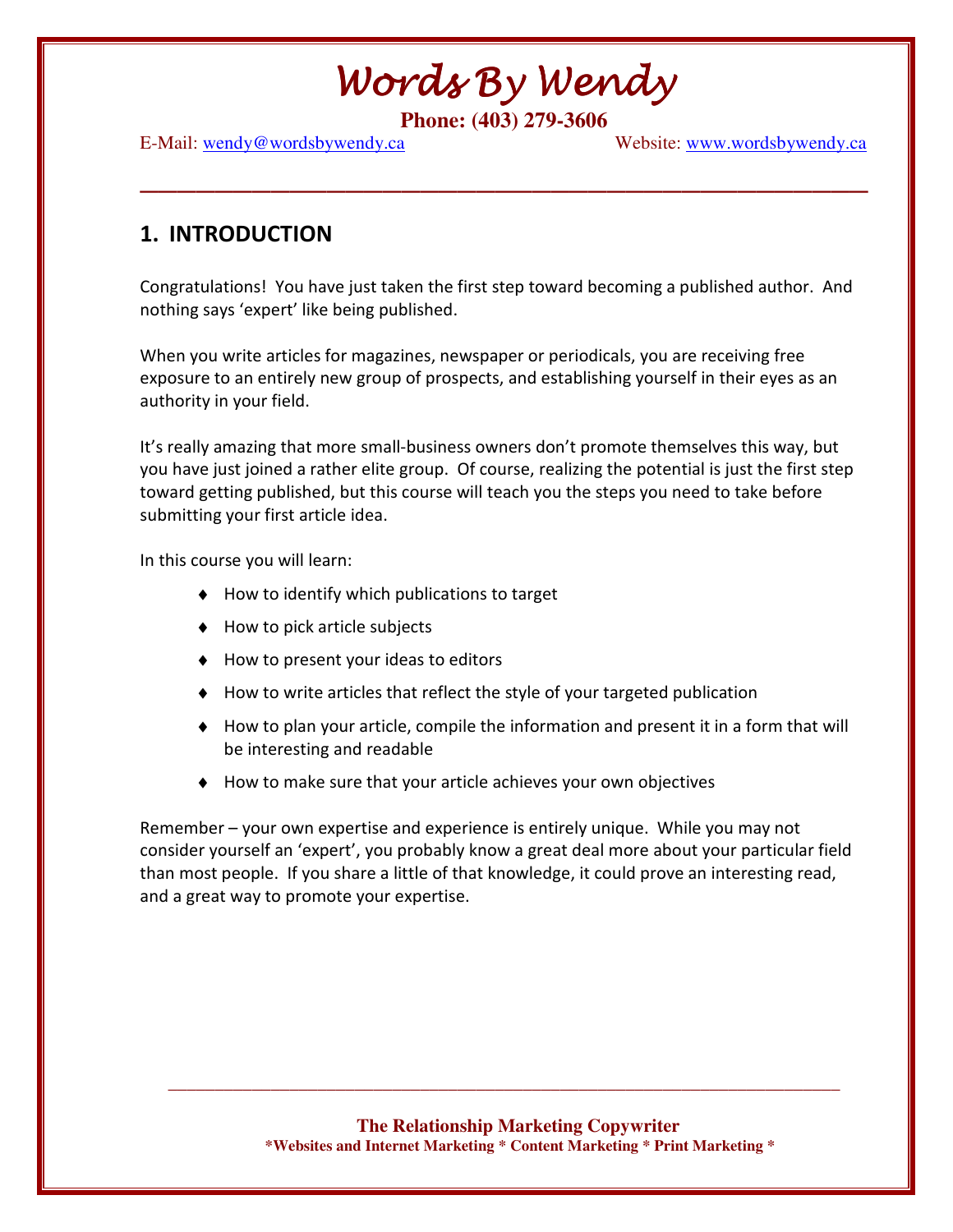**\_\_\_\_\_\_\_\_\_\_\_\_\_\_\_\_\_\_\_\_\_\_\_\_\_\_\_\_\_\_\_\_\_\_\_\_\_\_\_** 

**Phone: (403) 279-3606** 

E-Mail: wendy@wordsbywendy.ca Website: www.wordsbywendy.ca

### 2. SELECTING YOUR PUBLICATIONS

### a) Your Publication Shortlist

Your prospective publications will depend very much on your product or service, and your target market.

Firstly, you need to be aware that one of the major national publications is unlikely to take up your article on IT solutions for the human resources manager, or scrapbooking (or whatever). At least, not unless you have something extraordinary to say, and are already a 'celebrity' in your particular field of expertise.

So, think about where your customers or clients are likely to go to look for specialist information on your product or service:

- ♦ Specialist publications.
- ♦ Specialist sections of local publications.
- ♦ Newsletters of organizations, associations or clubs that cater to your market.
- ♦ E-zines that relate to your field.

So, for instance, let's say you offer sales coaching to entrepreneurs and small businesses, you might consider business magazines, the business section of your local newspaper, and the newsletters of networking groups.

If, on the other hand, you sell health and wellness products via the internet, you might target health magazines, or women's magazines. Bear in mind that many of the free publications are keen to accept content from a variety of sources.

Go and take a look on the shelves of your local bookshop, or the stands at your supermarket where free publications are distributed. This is a great way to find out about publications that may be suitable for your article.

Check out the internet for e-zines relating to your field. This is really only viable if you have a product or service that does not depend on your proximity to your buyer. There are article

\_\_\_\_\_\_\_\_\_\_\_\_\_\_\_\_\_\_\_\_\_\_\_\_\_\_\_\_\_\_\_\_\_\_\_\_\_\_\_\_\_\_\_\_\_\_\_\_\_\_\_\_\_\_\_\_\_\_\_\_\_\_\_\_\_\_\_\_\_\_\_\_

**The Relationship Marketing Copywriter \*Websites and Internet Marketing \* Content Marketing \* Print Marketing \***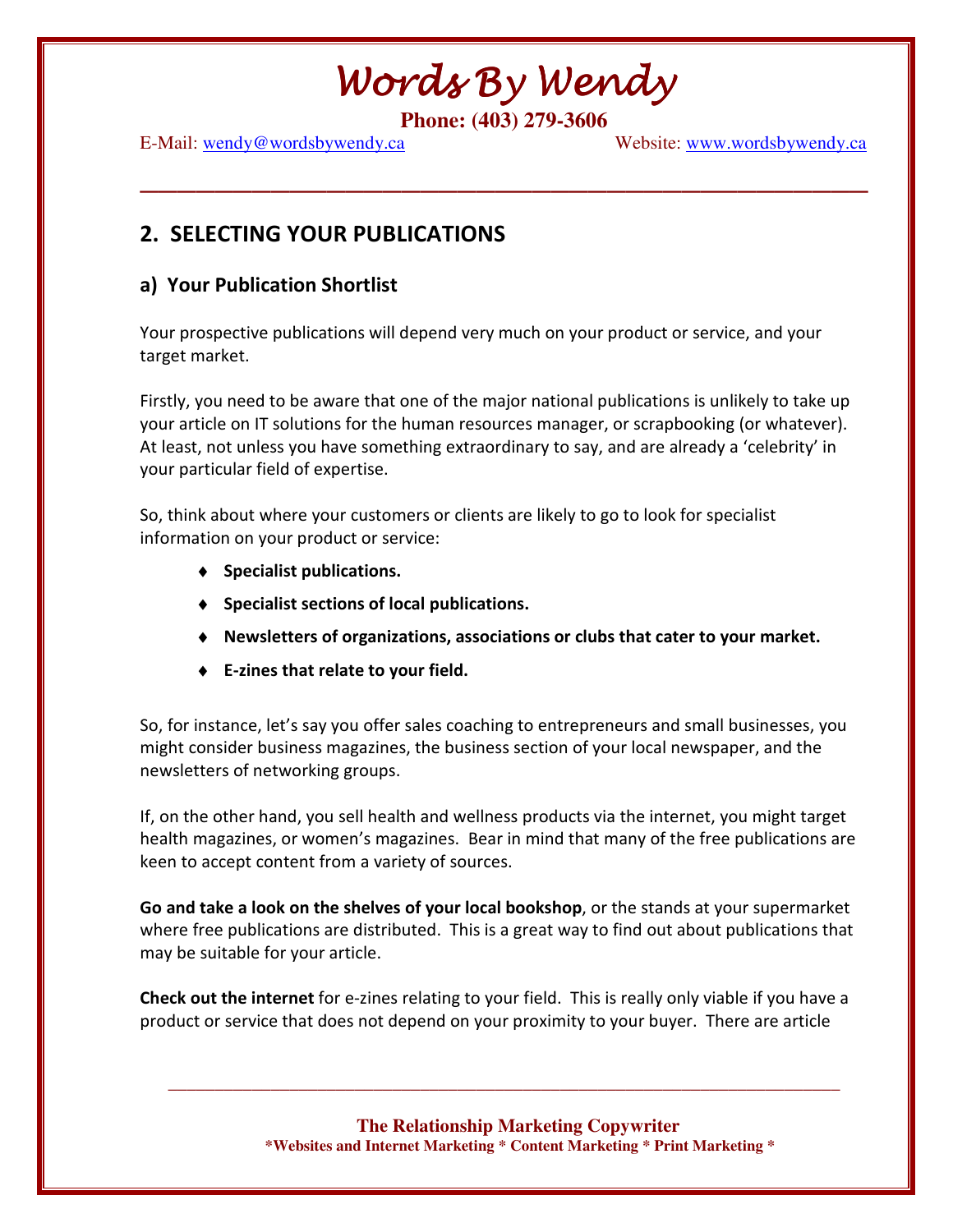**Phone: (403) 279-3606** 

**\_\_\_\_\_\_\_\_\_\_\_\_\_\_\_\_\_\_\_\_\_\_\_\_\_\_\_\_\_\_\_\_\_\_\_\_\_\_\_** 

E-Mail: wendy@wordsbywendy.ca Website: www.wordsbywendy.ca

submission services that will submit your article to loads of different e-zines, but this service usually costs a monthly fee. You need to decide whether the payback will be worth the outlay.

Always aim to reach your prospects in a publication which they will be reading when they are wearing the right 'hat'. Don't try to write an article about model trains in a business publication, just because your customers seem to be mostly business people. Aim your article at a hobby magazine.

When checking out publications, observe the following:

- ♦ In the masthead at the beginning of publications, check the names of the staff members and sub-editors. Did they write all the articles, or are there articles by contributors? This means that they accept content from non-staff writers.
- ♦ Are the contributors freelance writers, or are they subject experts (in other words is that article about alternative health written by a naturopath or by a writer who interviewed alternative health professionals)?
- ♦ Are articles followed by a short biography of the writer, and contact details? This probably means that writers were not paid for the article, and that the publication will accept content from experts who are not professional writers.
- ♦ Check the web-site of your target publication. Look for writers' guidelines (often on the contact page), which give information on how to submit and the kind of articles the publication is looking for.

So, as a starting point, you need to be searching for publications that:

- 1) Accept freelance submissions
- 2) Work with subject experts, as opposed to professional writers
- 3) Include a biography of the article authors.

**The Relationship Marketing Copywriter \*Websites and Internet Marketing \* Content Marketing \* Print Marketing \***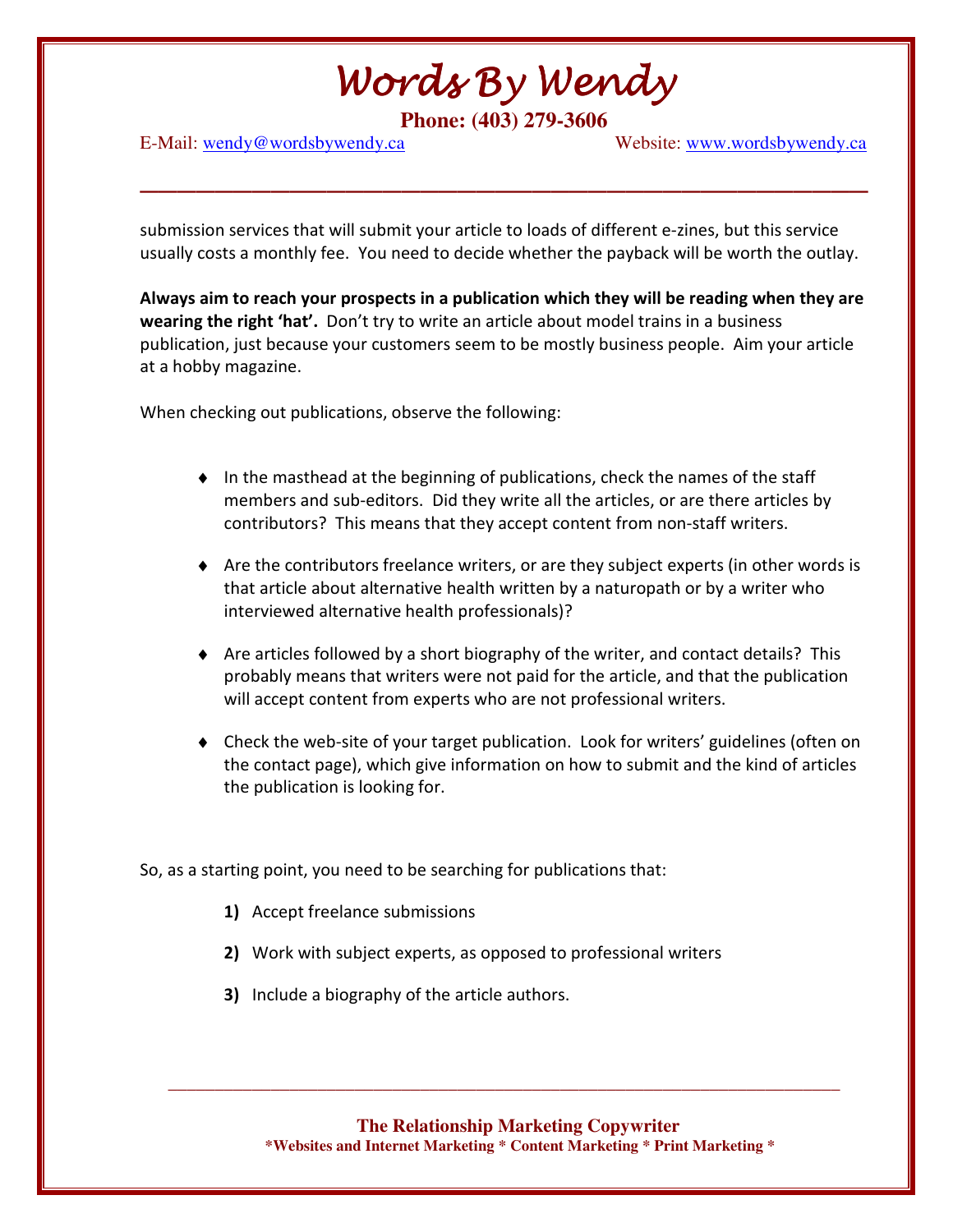**\_\_\_\_\_\_\_\_\_\_\_\_\_\_\_\_\_\_\_\_\_\_\_\_\_\_\_\_\_\_\_\_\_\_\_\_\_\_\_** 

**Phone: (403) 279-3606** 

E-Mail: wendy@wordsbywendy.ca Website: www.wordsbywendy.ca

#### b) Finding a Publication: Worksheet

#### 1. Considerations

- ♦ Geographic limitations?
- ♦ Consumer or business publications?
- ♦ Specialist or general interest?

#### 2. Possibilities

Based on the above criteria, write the names of all the publications that might be relevant to your area, or read by your prospects:

| <b>Magazine Name</b> | <b>Accepts Submissions by</b><br><b>Contributors?</b> | <b>Writer Biographies</b><br>Included? |
|----------------------|-------------------------------------------------------|----------------------------------------|
|                      |                                                       |                                        |
|                      |                                                       |                                        |
|                      |                                                       |                                        |
|                      |                                                       |                                        |
|                      |                                                       |                                        |
|                      |                                                       |                                        |
|                      |                                                       |                                        |
|                      |                                                       |                                        |

When you have a list of possibilities, check to see if they provide writers' guidelines on their web-site.

> **The Relationship Marketing Copywriter \*Websites and Internet Marketing \* Content Marketing \* Print Marketing \***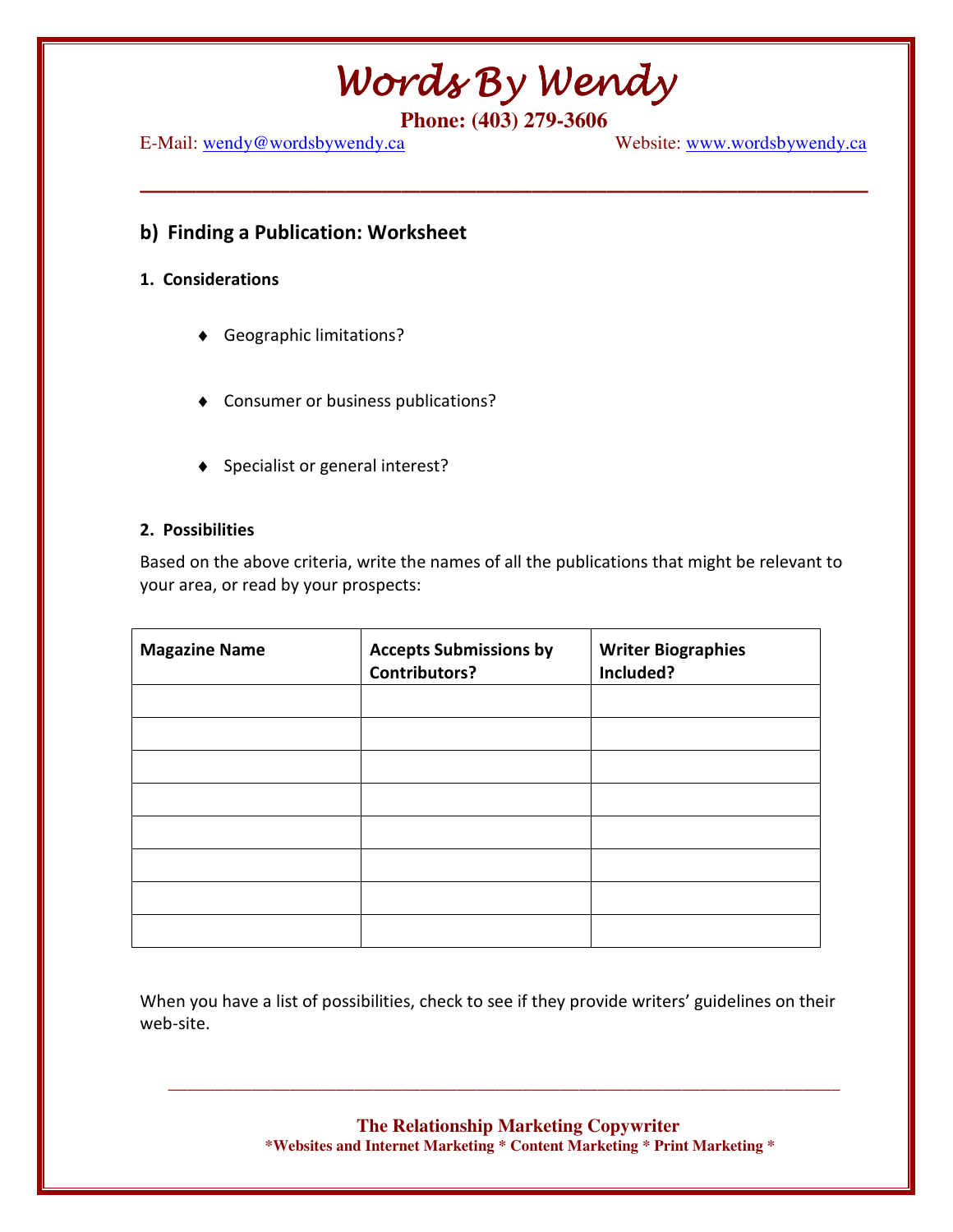**\_\_\_\_\_\_\_\_\_\_\_\_\_\_\_\_\_\_\_\_\_\_\_\_\_\_\_\_\_\_\_\_\_\_\_\_\_\_\_** 

**Phone: (403) 279-3606** 

E-Mail: wendy@wordsbywendy.ca Website: www.wordsbywendy.ca

### 3. PLANNING YOUR ARTICLE STYLE

### a) Assessing Your Publications' Styles

Once you have a list of prospective publications, it is time to determine the kind of articles they carry.

Read the publication through – preferably a few different issues - and consider the following points:

- ♦ Are the articles written mostly in the third person, or the first?
- ♦ Is the writing formal, or chatty and personal?
- ♦ What formats do they seem to favor, for instance: how-to's, top ten lists, profiles of people or companies, case studies etc?
- ♦ Do they have a set number of feature articles, and then departments or sections with shorter articles?
- ♦ How long are the articles? Count the words by determining the average number of words in each column, and then multiplying that by the number of lines in the article.

While examining these details, it is important to notice if there is any distinction between those articles penned by staff members, and those submitted by contributors. You may find that only certain types of articles are written by non-staff writers.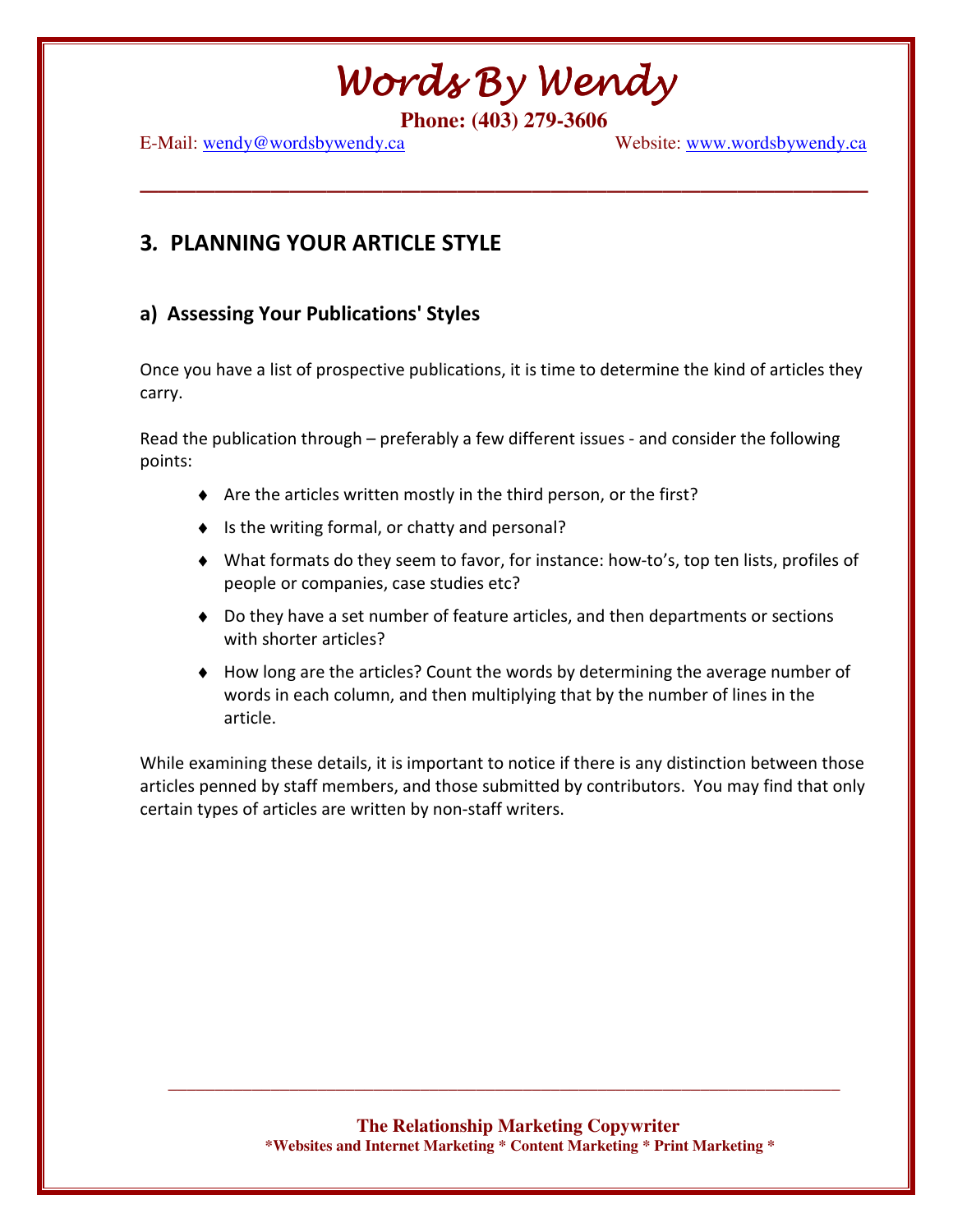**\_\_\_\_\_\_\_\_\_\_\_\_\_\_\_\_\_\_\_\_\_\_\_\_\_\_\_\_\_\_\_\_\_\_\_\_\_\_\_** 

E-Mail: wendy@wordsbywendy.ca

**Phone: (403) 279-3606**<br>Website: <u>www.wordsbywendy.ca</u>

### b) Article Style Worksheet

Publication Name: Issue Date:

| <b>Feature Articles -</b> | <b>Style</b>      | Format               | <b>Number of Words</b> |
|---------------------------|-------------------|----------------------|------------------------|
| <b>Headline</b>           | (formal/informal) | (how-to/top 10 list) |                        |
|                           |                   |                      |                        |
|                           |                   |                      |                        |
|                           |                   |                      |                        |
|                           |                   |                      |                        |
|                           |                   |                      |                        |
|                           |                   |                      |                        |
|                           |                   |                      |                        |
|                           |                   |                      |                        |
|                           |                   |                      |                        |
|                           |                   |                      |                        |
|                           |                   |                      |                        |
|                           |                   |                      |                        |
|                           |                   |                      |                        |
|                           |                   |                      |                        |

| Dept. (section) –<br><b>Headline</b> | <b>Style</b><br>(formal/informal) | Format<br>(how-to/top 10 list) | <b>Number of Words</b> |
|--------------------------------------|-----------------------------------|--------------------------------|------------------------|
|                                      |                                   |                                |                        |
|                                      |                                   |                                |                        |
|                                      |                                   |                                |                        |
|                                      |                                   |                                |                        |

| Dept. (section) –<br><b>Headline</b> | <b>Style</b><br>(formal/informal) | Format<br>(how-to/top 10 list) | <b>Number of Words</b> |
|--------------------------------------|-----------------------------------|--------------------------------|------------------------|
|                                      |                                   |                                |                        |
|                                      |                                   |                                |                        |
|                                      |                                   |                                |                        |
|                                      |                                   |                                |                        |

**The Relationship Marketing Copywriter \*Websites and Internet Marketing \* Content Marketing \* Print Marketing \***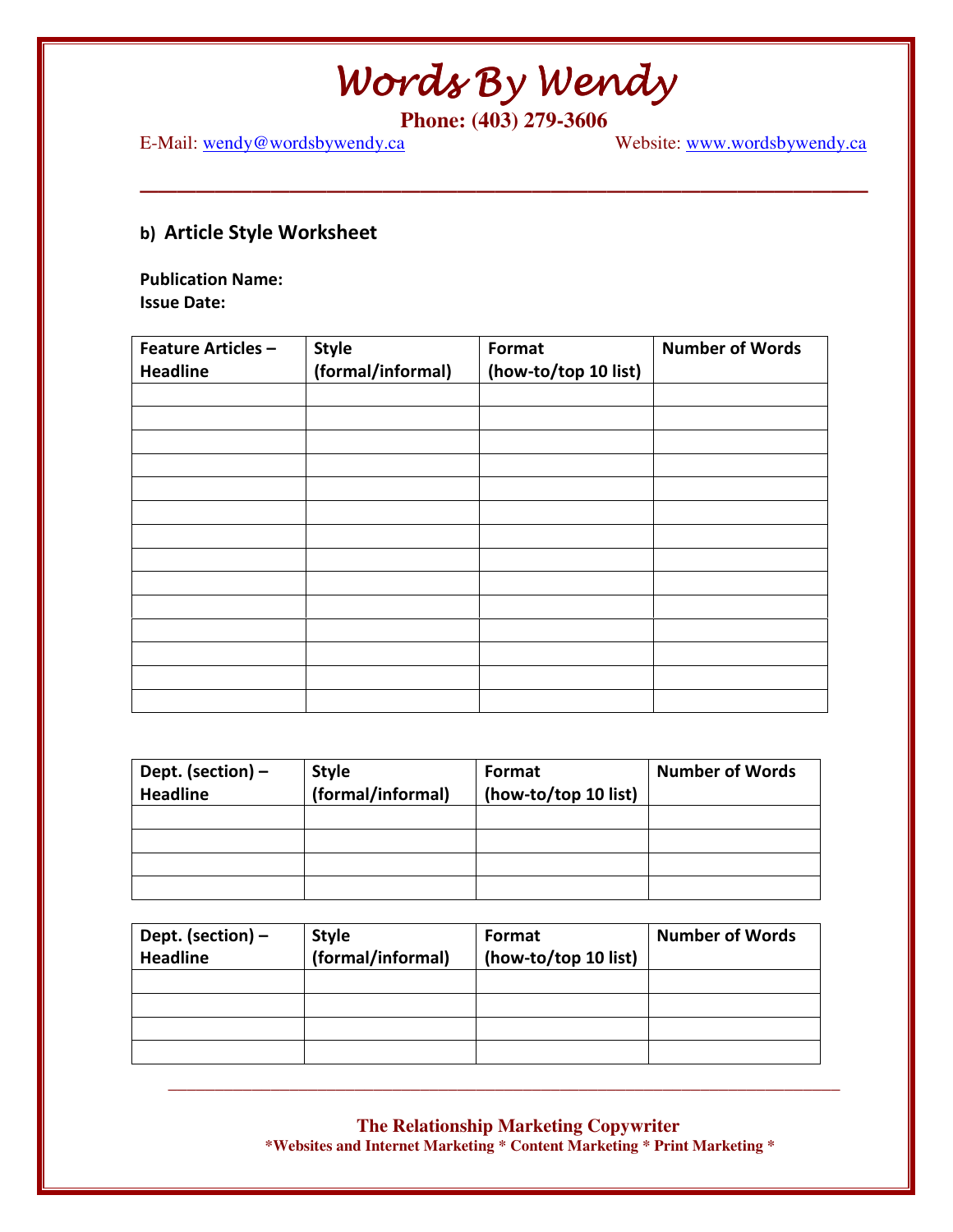**\_\_\_\_\_\_\_\_\_\_\_\_\_\_\_\_\_\_\_\_\_\_\_\_\_\_\_\_\_\_\_\_\_\_\_\_\_\_\_** 

**Phone: (403) 279-3606** 

E-Mail: wendy@wordsbywendy.ca Website: www.wordsbywendy.ca

#### 4. SELECTING YOUR SUBJECT

When considering subject matter, it is important to find something that does the following:

- ♦ Demonstrates your expertise
- ♦ Has not been covered recently in your target publication
- ♦ Can be made new and interesting
- ♦ Can be instilled with lots of useful information
- $\triangle$  Can be written in the number of words found in the articles in your target publication.

It can be very tempting to try and write an article that does not give away any information, implying instead that the reader needs you to help them. However, if your articles don't contain valuable information then they won't get published.

Imagine, for instance, a Feng Shui consultant. An article on how to improve the energy in your living room might have considerable appeal to someone curious enough to give it a try for themselves. On the other hand, it would also appeal to the kind of people who might be more likely to bring in an expert consultant for an in-home assessment. That person would still read the article, and would then recognize the writer as an expert and a possible source of assistance.

In other words don't be afraid to give away free information, because there are plenty of people out there who are looking for someone to delegate to.

How-to articles are an ideal format for your piece. As an expert in your field, you are in a great position to provide detailed instructions for a process or activity.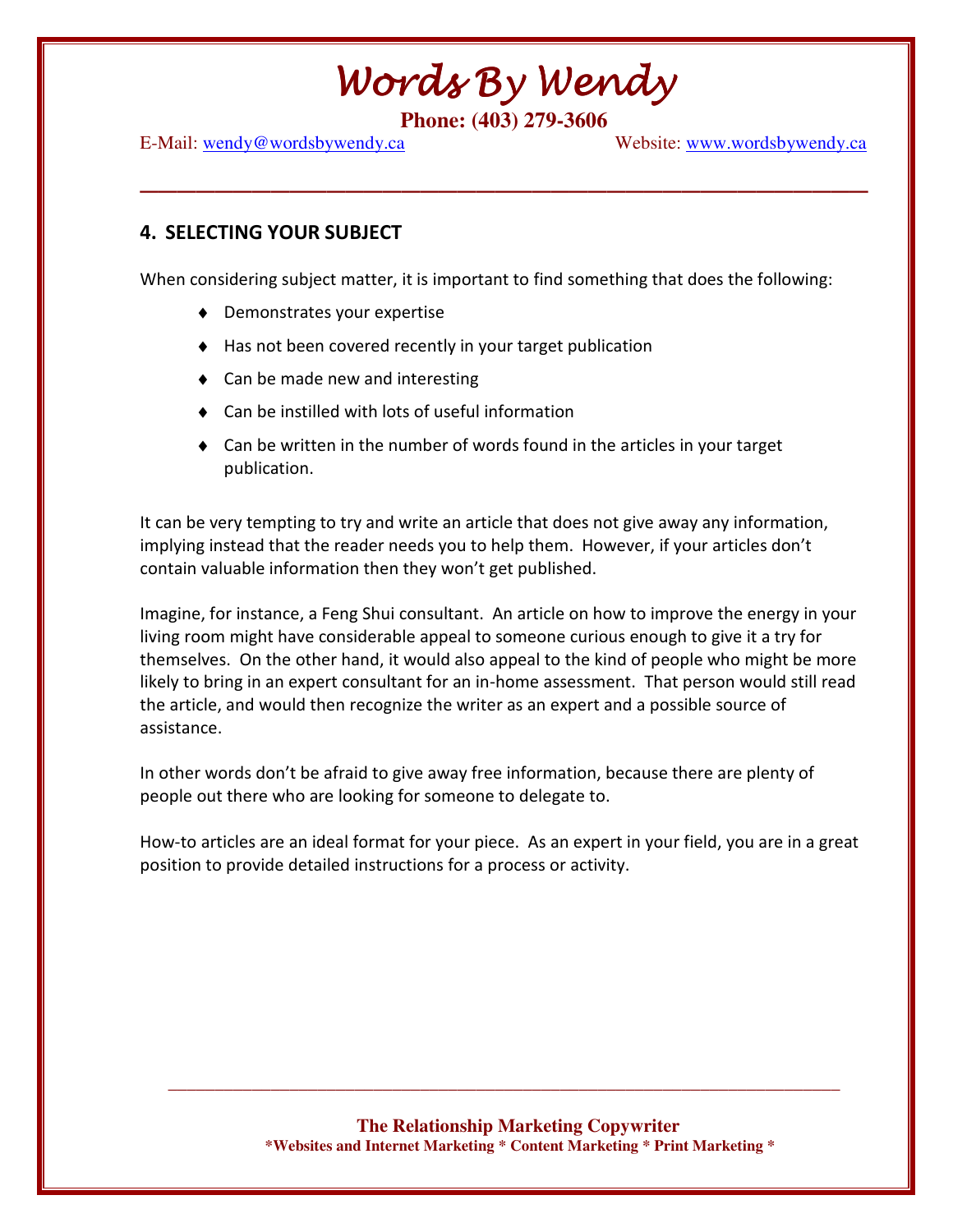**\_\_\_\_\_\_\_\_\_\_\_\_\_\_\_\_\_\_\_\_\_\_\_\_\_\_\_\_\_\_\_\_\_\_\_\_\_\_\_** 

**Phone: (403) 279-3606** 

E-Mail: wendy@wordsbywendy.ca Website: www.wordsbywendy.ca

#### 5. WRITING A QUERY LETTER

Some publications will request that you start with a query letter, rather than submitting unsolicited, finished articles. This means that you should send a brief proposal outlining your intended subject from which they will decide if they wish to have you write the article.

Follow this format:

Dear Mr So-and-so, (Always try to find out the real name of the person you should address)

#### **Introduction**

Your first one or two paragraphs should be the first couple of paragraphs of your planned article. You need to start with a catchy and interesting headline or first sentence, followed by an introduction to the subject of the article which would convince people to read on.

#### Article Outline

Here you say that you would like to propose an article, giving the following information:

- ♦ Proposed length
- ♦ Subject matter
- ♦ Details of what you will cover in the article
- ♦ Reasons why this will be interesting and valuable

Remember to show here that you understand the interests of the magazine's readership.

#### Your qualifications

Give details of what makes you particularly qualified to write this article, including your relevant experience and knowledge base. If you have had any other articles published, mention them.

#### Your contact details

Make sure you supply all your possible contact details.

**The Relationship Marketing Copywriter** 

\_\_\_\_\_\_\_\_\_\_\_\_\_\_\_\_\_\_\_\_\_\_\_\_\_\_\_\_\_\_\_\_\_\_\_\_\_\_\_\_\_\_\_\_\_\_\_\_\_\_\_\_\_\_\_\_\_\_\_\_\_\_\_\_\_\_\_\_\_\_\_\_

 **\*Websites and Internet Marketing \* Content Marketing \* Print Marketing \***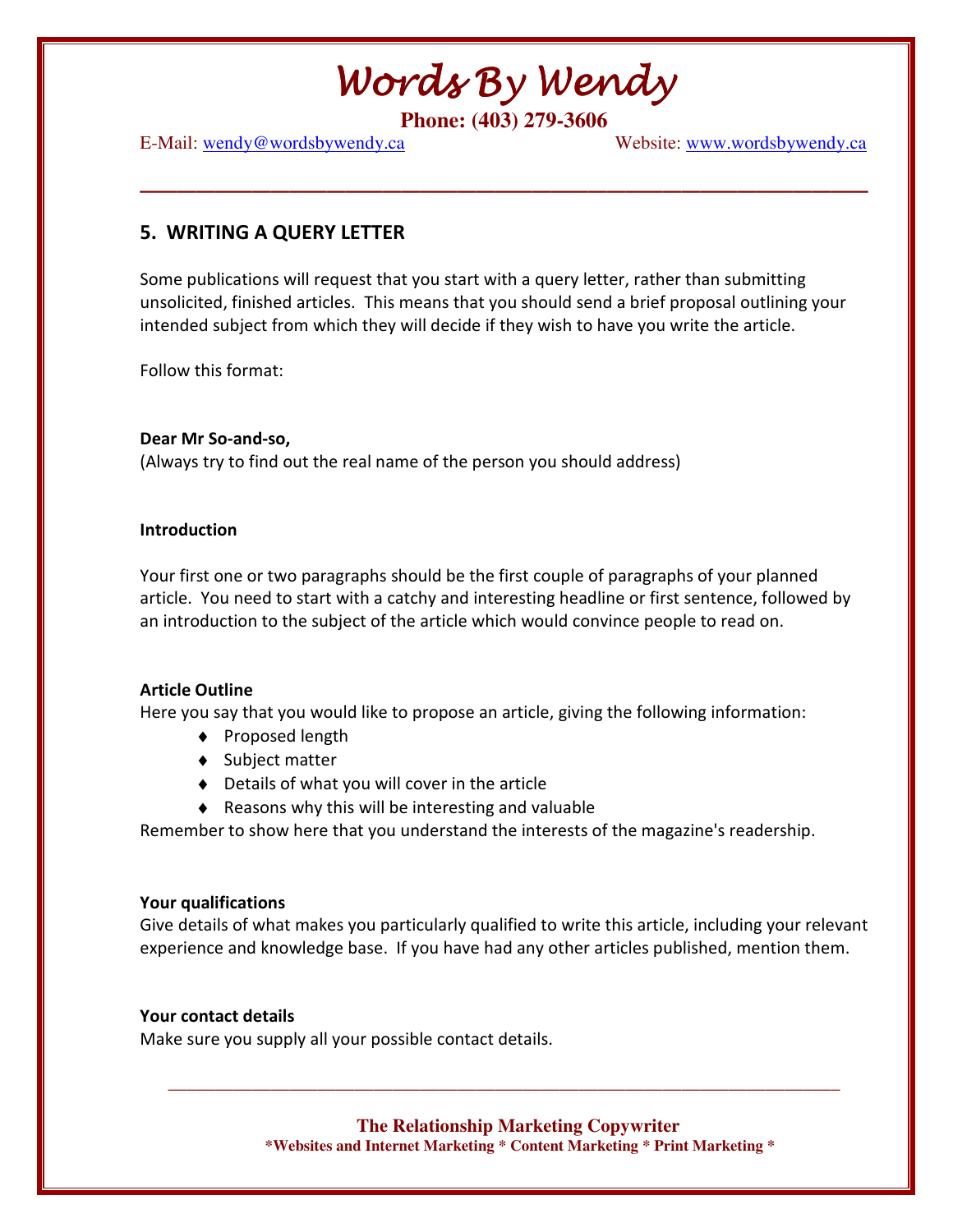**\_\_\_\_\_\_\_\_\_\_\_\_\_\_\_\_\_\_\_\_\_\_\_\_\_\_\_\_\_\_\_\_\_\_\_\_\_\_\_** 

**Phone: (403) 279-3606** 

E-Mail: wendy@wordsbywendy.ca Website: www.wordsbywendy.ca

#### 6. WRITING YOUR ARTICLE

When it comes to actually writing your article, follow this process:

- 1) Gather all the information on your chosen subject, including any research or interviews you may need to complete.
- 2) Prepare a skeleton, or outline for the piece, in three sections.
	- a. Introduction in which you say what the article is about.
	- b. Body text in which you give the bulk of the information.
	- c. Conclusion in which you sum up and suggest ways to use the information.
- 3) Make bullet points for yourself, organizing the main information into a logical order.
- 4) Write the article. Don't worry too much about style or length at this point, just write what comes into your head.
- 5) Write a short biography to include at the end. Check other articles in your publication for the length your bio should be. Make sure that you give your website URL, e-mail address and phone number here.

If you really know what you are talking about, then it should not be too hard for you to prepare this first draft. It is the editing that will turn it into a readable and publishable article.

When you are ready to edit, read your article through again and consider the following points:

- $\bullet$  The length. If your article is way too short or long, you need to re-read with a view to adding or deleting. Try to get your article within 50 words either way of your target length.
- ♦ Sentence length. You should try to keep your sentences as short and simple as possible. Text that is printed in narrow columns can look very intimidating if it's too long, and it is easy to get lost mid-sentence. Go through and try to divide long sentences into two or more.
- **Paragraph length.** Likewise with paragraphs. Keep them short.
- ♦ Bullets and sub-heads. Is there any way your information can be divided into bulletpoints, or numbered sections? This makes an article very easy to read, and simple to follow.

**The Relationship Marketing Copywriter \*Websites and Internet Marketing \* Content Marketing \* Print Marketing \***